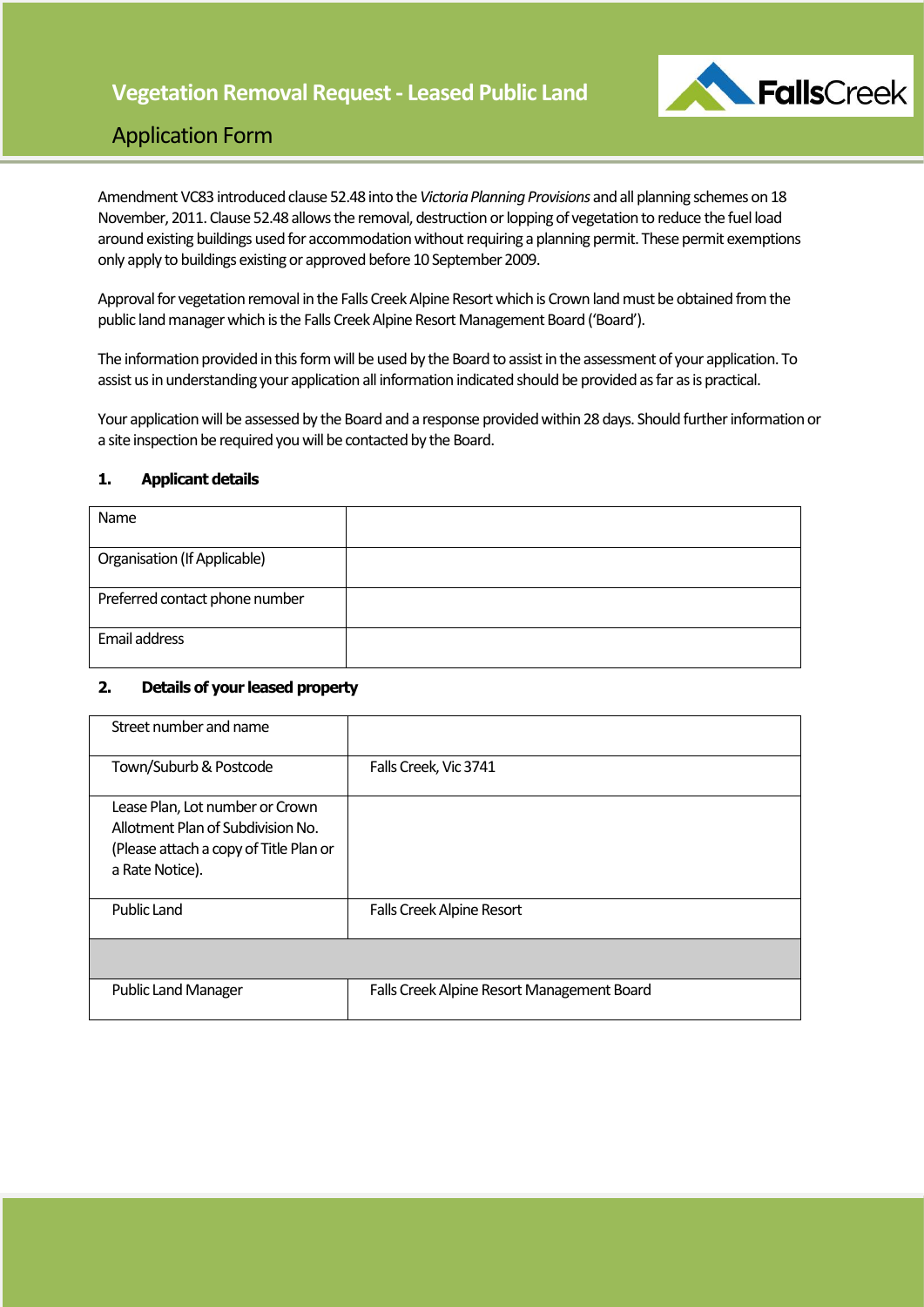## **Vegetation Removal Request - Leased Public Land**



## Application Form

**3. What is the name of your leased property, from which you propose to clear vegetation (Provide name of Club/Lodge or Premises)?**

| Does your leased property include a building used for accommodation? (For example ski lodges, |  |
|-----------------------------------------------------------------------------------------------|--|
| apartments, group accommodation and hotels)                                                   |  |

| Yes |
|-----|
|     |

- No
- **5. Attach a plan accurately identifying the area you propose to clear. You must also clearly show your property in relation to the affected public land. Is a legible plan showing this information attached?**

| Yes |
|-----|
| No  |

### **6. Describe the proposed area to be cleared, in relation to your leased property including depth and length in metres.**

EXAMPLE: *I propose to clear a patch of vegetation within 3 metres of the rear of our organisation's lodge. The patch of vegetation consists of small trees and understorey shrubs which is approximately 5m long by 5m wide.*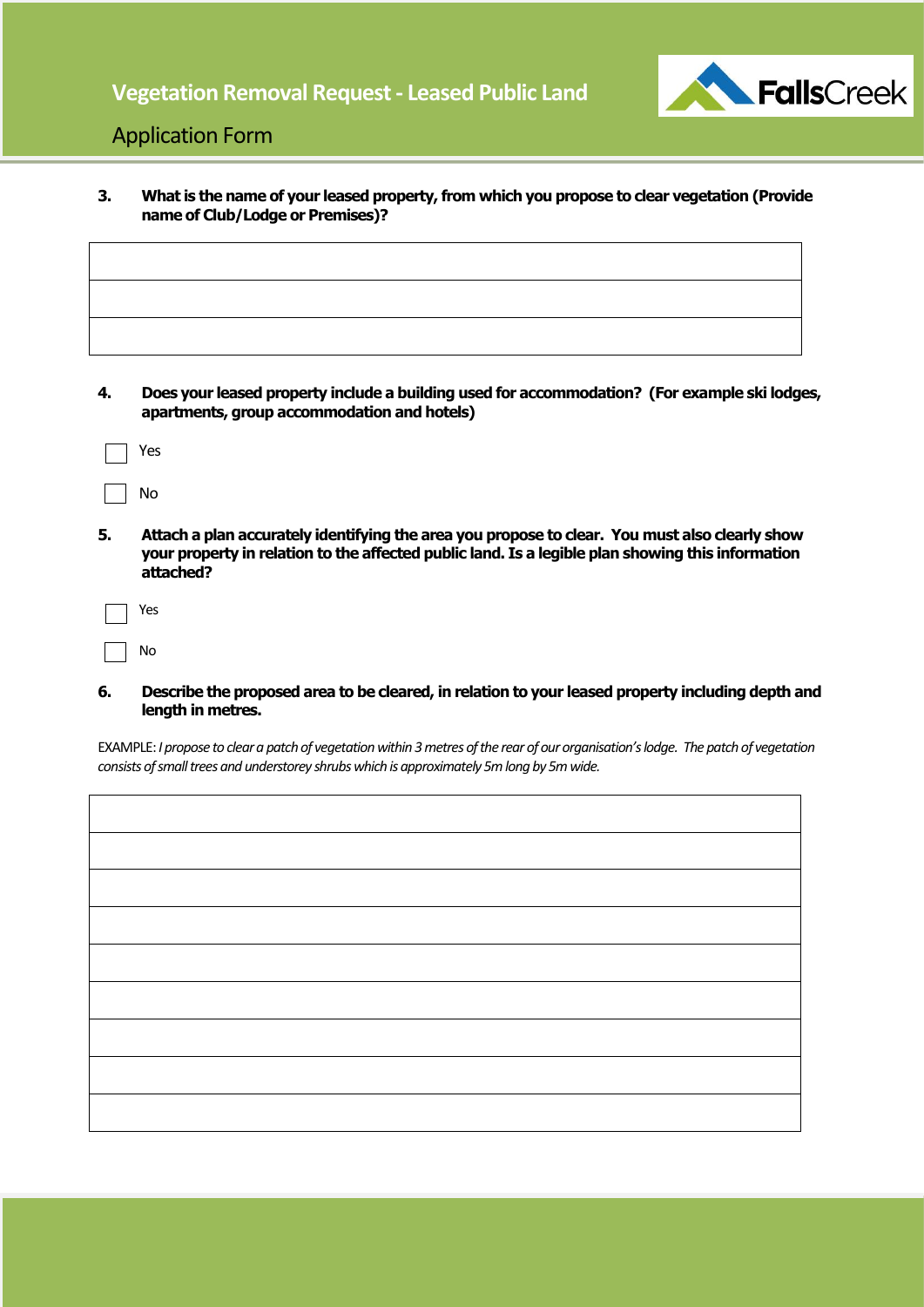

## Application Form

| 7.      | Do you declare that the information provided on this form is true and correct? |                            |  |
|---------|--------------------------------------------------------------------------------|----------------------------|--|
|         | Yes                                                                            |                            |  |
|         | No.                                                                            |                            |  |
|         |                                                                                |                            |  |
|         |                                                                                |                            |  |
| Signed: |                                                                                | Date                       |  |
|         | Please sign this Application and the Indemnity and:                            |                            |  |
|         | Post your Application to:                                                      | Email your Application to: |  |
|         | <b>Bushfire Protection Clearing</b>                                            | fcrm@fallscreek.com.au     |  |

**Bushfire Protection Clearing Falls CreekAlpine Resort Management Board PO Box 50 Falls Creek VIC 3699** 

**(Office Use Only)** Reference Number: Date Received: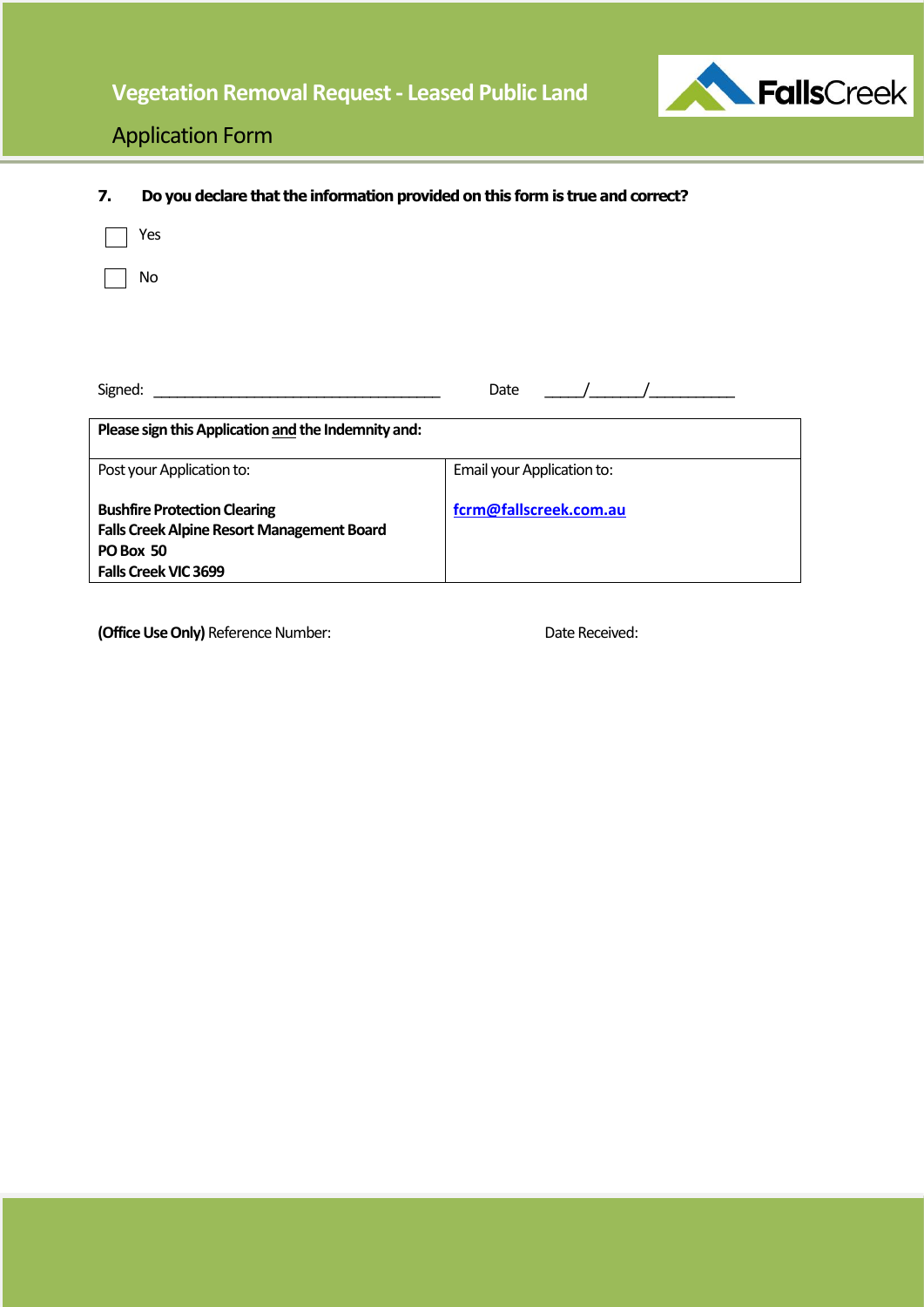

## Indemnity

### **YOUR INDEMNIFICATION OF THE PUBLIC LAND MANAGER**

- 1. **You** (as named at item 1 of the *Application Form*) are the leaseholderof the **Property** (as identified at item 2 of the *Application Form*).
- 2. You seek the permission of the relevant **Public Land Manager**to perform **Clearing Works** (as defined in paragraph 3 below) on the **Public Land** (as identified at item 2 of the *Application Form*).
- 3. **Clearing Works** means the removal of all vegetation within 10 metres and all vegetation(except for trees) within 50 metres of a building used for accommodation situated on leased/licensed public land.
- 4. In consideration of the **Public Land Manager** allowing you to perform the **Clearing Works**, you agree to be bound by the provisions of paragraphs 5 to 9 below.

### **Agreement**

- 5. In performing the **Clearing Works**, you and any other person performing **Clearing Works**on your behalf:
	- a) must comply with the landholder's responsibilities as described in this Information and Application Form;
	- b) must not clear any vegetation other than that which is approved in this application under the Bushfire Protection Exemptions of the Alpine Resorts Planning Scheme;
	- c) must remove from the **Public Land** the vegetation which has been cleared and lawfully dispose of it;
	- d) must not use any herbicides, poisons or other chemicals to clear the land unless specifically authorised; and
	- e) must not remove any vegetation which is protected by other laws.
	- f) must hold appropriate competency skills to maintain and operate a chainsaw where a chainsaw is to be used.
- 6. You assume full responsibility and liability for any injury, death or property or other damage arising out of the **Clearing Works**. This includes any injury, death or property or other damage caused by any other person performing the **Clearing Works**on your behalf.
- 7. You agree that you are responsible for any damage caused to the **Public Land**arising out of the **Clearing Works.**
- 8. You agree to release and indemnify the **Public Land Manager** against any liability for any injury, death or property or other damage arising out of or in connection with the **Clearing Works**.
- 9. You will not perform the **Clearing Works** until you have received a copy of this form which has been signed by both you and the **Public Land Manager**.